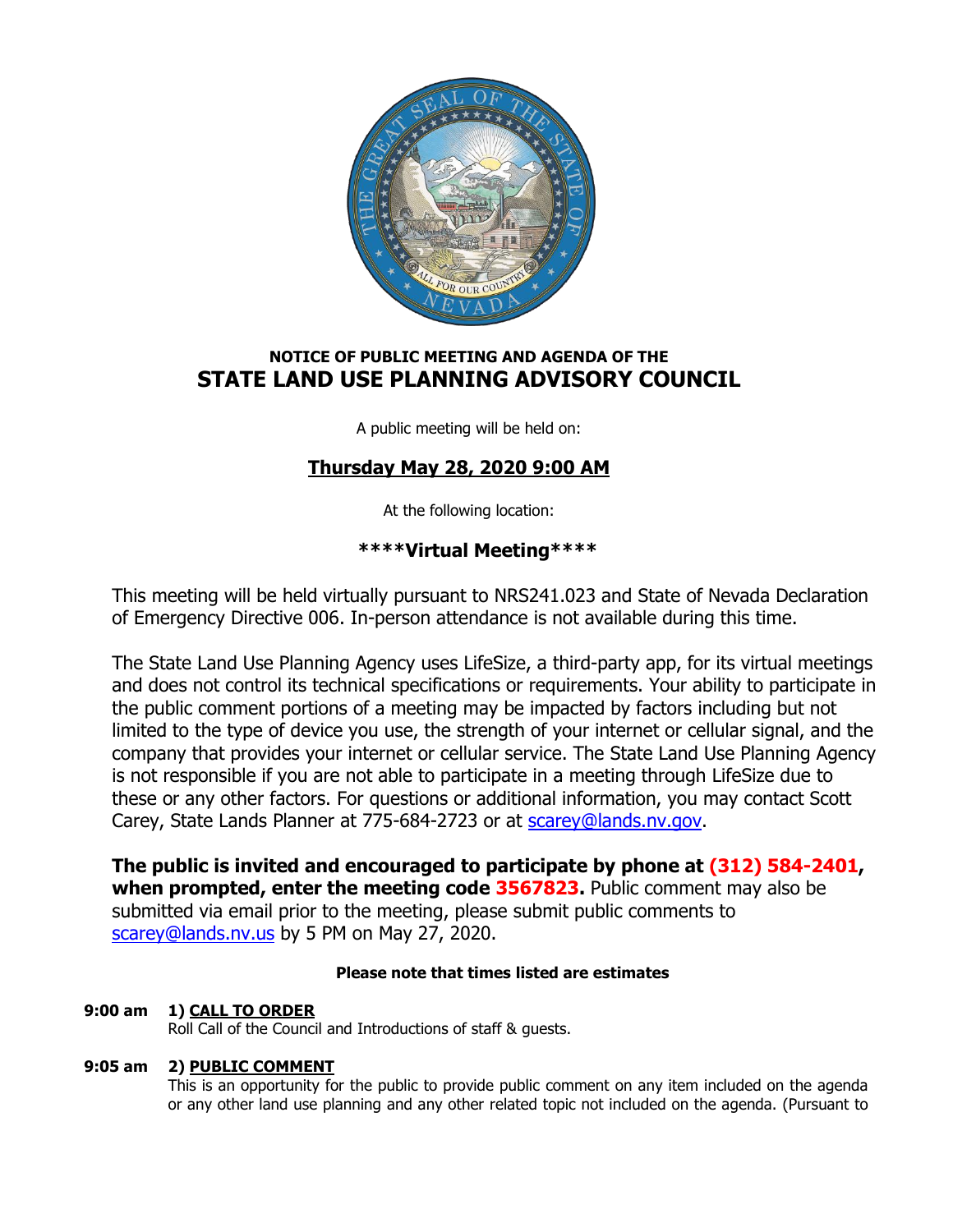NRS 241.020, no action may be taken upon a matter raised under this item until the matter has been specifically included on an agenda).

### **9:10 am 3) REVIEW OF THE AGENDA (For possible action)**

(Agenda is reviewed for unforeseen circumstances such as the inability of a scheduled speaker to attend, to move an item to a different time during the meeting to accommodate a speaker, etc.)

#### **9:15 am 4) APPROVAL OF MINUTES (For possible action)**

• Approval of Minutes from the January 17, 2020 SLUPAC meeting

#### **9:20 am 5) REVIEW OF SLUPAC POWERS & DUTIES (For Discussion Only)**

Staff will provide the Council with a review of the legislative history and intent of the powers and duties of SLUPAC as defined in NRS 321.740 and 321.750. Members - State Land Use Planning Advisory Council

## **9:55 am 6) ELECTION OF FOUR MEMBERS TO SERVE ON THE SLUPAC EXECUTIVE COUNCIL (For possible action)**

The Executive Council (NRS 321.755) consists of four SLUPAC members and the Administrator of Nevada Division of State Lands and is charged with, upon request, resolving inconsistencies in land use plans between two or more adjacent or overlapping local governmental entities which cannot be resolved between them. The terms of each member of the Executive Council have expired. To the extent practicable, the members selected to serve on the Executive Council must be representative of the various geographic areas of this State. Each member of the Executive Council shall serve for 2 year terms. Members - State Land Use Planning Advisory Council

## **10:05 am 7) REVIEW AND POSSIBLE REVISIONS TO SLUPAC BYLAWS (For Possible Action)**

At its last meeting, the Council reviewed and discussed possible issues with its bylaws and made revisions to prevent inconsistencies with State law. The Council will review and discuss its bylaws and possibly make additional revisions to its bylaws. Members - State Land Use Planning Advisory Council

### **10:30 am 8) DISCUSSION AND RECOMENDATION ON POTENTIAL SLUPAC LEGISLATIVE CHANGES (For Possible Action)**

At its last meeting, the Council reviewed and discussed its powers and duties under NRS 321. The Council will review and provide direction to the Administrator of State Lands on a conceptual bill draft request to update its statute. Members - State Land Use Planning Advisory Council

#### **11:00 am 9) COUNTY PLANNING UPDATES (For Discussion Only)**

Updates from SLUPAC members on planning and land use related activities within their areas of representation. Members – State Land Use Planning Advisory Council

### **11:30 am 10) FUTURE AGENDA ITEMS (For Possible Action)**

The Council will discuss and recommend items to be placed on a future SLUPAC agenda. Members  $-$ State Land Use Planning Advisory Council

## **11:45 am 11) SCHEDULING OF FUTURE SLUPAC MEETING DATES AND LOCATIONS (For Possible Action)**

The Council will discuss and recommend dates and possible locations for future SLUPAC meetings. Traditionally, the Council has met four times in a year and has held its meetings in various geographic areas throughout the State. Members - State Land Use Planning Advisory Council

#### **11:50 am 12) PUBLIC COMMENTS**

This is an opportunity for the public to provide public comment on any item included on the agenda or any other land use planning and any other related topic not included on the agenda. (Pursuant to NRS 241.020, no action may be taken upon a matter raised under this item until the matter has been specifically included on an agenda).